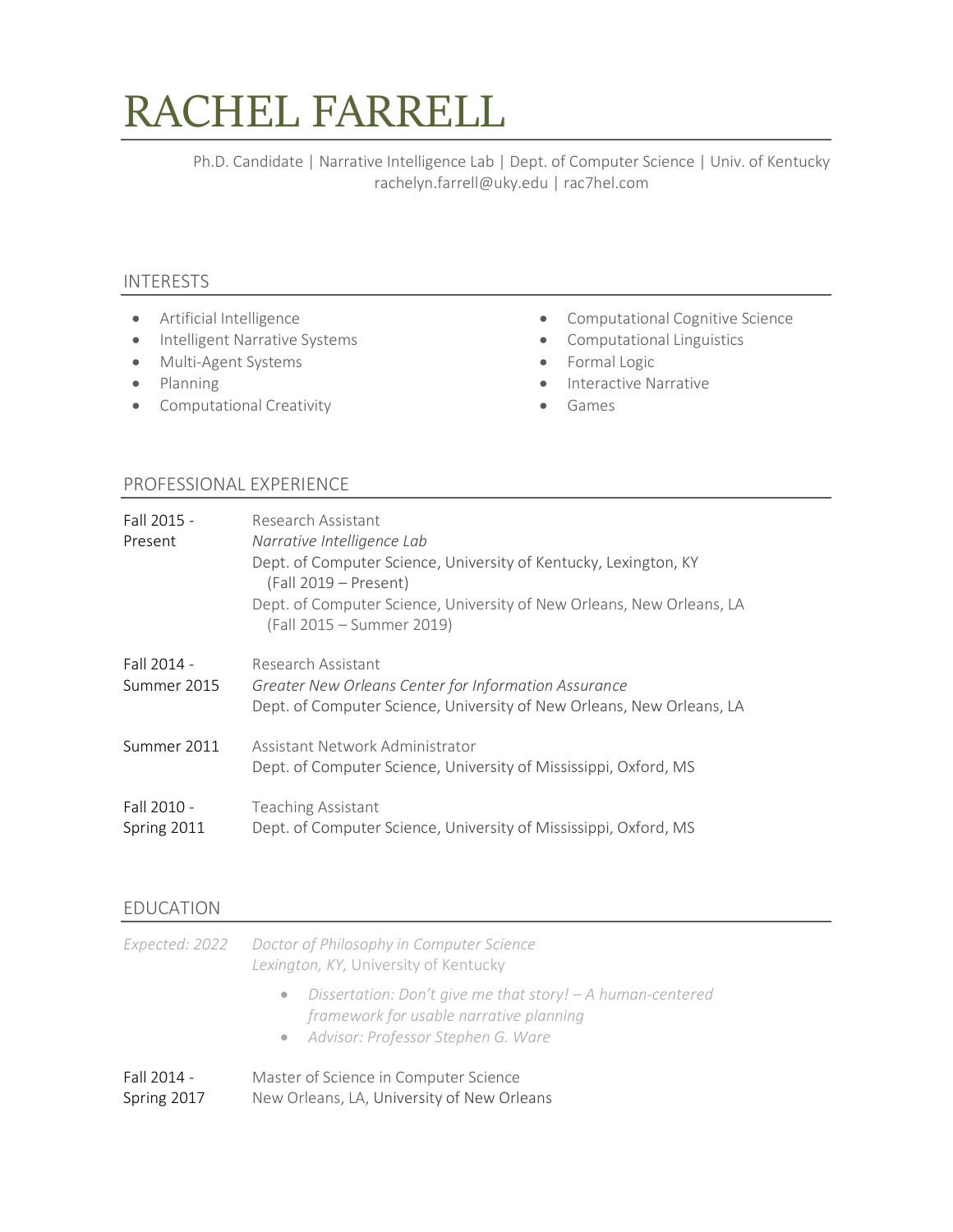- Thesis: *Predicting user choices in interactive narratives using Indexter's pairwise event salience hypothesis*
- Advisor: Professor Stephen G. Ware

Fall 2008 - Spring 2012 Bachelor of Science in Computer Science Oxford, MS, University of Mississippi

- Summa Cum Laude
- Minor in Linguistics

#### PUBLICATIONS

Manuscripts are available at: <http://cs.uky.edu/~rfa237>

#### Journal Publications

- 1. Stephen G. Ware, Edward Garcia, Mira Fisher, Alireza Shirvani, and Rachelyn Farrell. "Multi-Agent Narrative Experience Management as Story Graph Pruning". In *IEEE Transactions on Games*, doi: 10.1109/TG.20222.3177125.
- 2. Rachelyn Farrell, Stephen G. Ware, and Lewis J. Baker. "Manipulating Narrative Salience in Interactive Stories using Indexter". In *IEEE Transactions on Games, vol. 12, no. 1, pp. 74-85, March 2020.*

## Conference Publications

- 3. Rachelyn Farrell and Stephen G. Ware. "Narrative Planning for Belief and Intention Recognition". In *Proceedings of the 16th AAAI International Conference on Artificial Intelligence and Interactive Digital Entertainment*, pp. 52-58, 2020. (25% acceptance rate)
- 4. Stephen G. Ware, Edward T. Garcia, Alireza Shirvani, and Rachelyn Farrell. "Multi-Agent Narrative Experience Management as Story Graph Pruning". In *Proceedings of the 15 th AAAI International Conference on Artificial Intelligence and Interactive Digital Entertainment*, pp. 87-93, 2019. (25% acceptance rate)
- 5. Alireza Shirvani, Rachelyn Farrell, and Stephen G. Ware. "Combining Intentionality and Belief: Revisiting Believable Character Plans". In *Proceedings of the 14th AAAI International Conference on Artificial Intelligence and Interactive Digital Entertainment*, pp. 222-228, 2018. (full paper presented as poster) 50% acceptance rate
- 6. Alireza Shirvani, Stephen G. Ware, and Rachelyn Farrell. "A Possible Worlds Model of Belief for State-Space Narrative Planning". In *Proceedings of the 13th AAAI International Conference on Artificial Intelligence and Interactive Digital Entertainment,* pp. 101-107, 2017. (full paper) 25% acceptance rate
- 7. Rachelyn Farrell and Stephen G. Ware. "Causal Link Semantics for Narrative Planning using Numeric Fluents". In *Proceedings of the 13th AAAI International Conference on Artificial Intelligence and Interactive Digital Entertainment,* pp. 193-199, 2017. (full paper presented as poster) 50% acceptance rate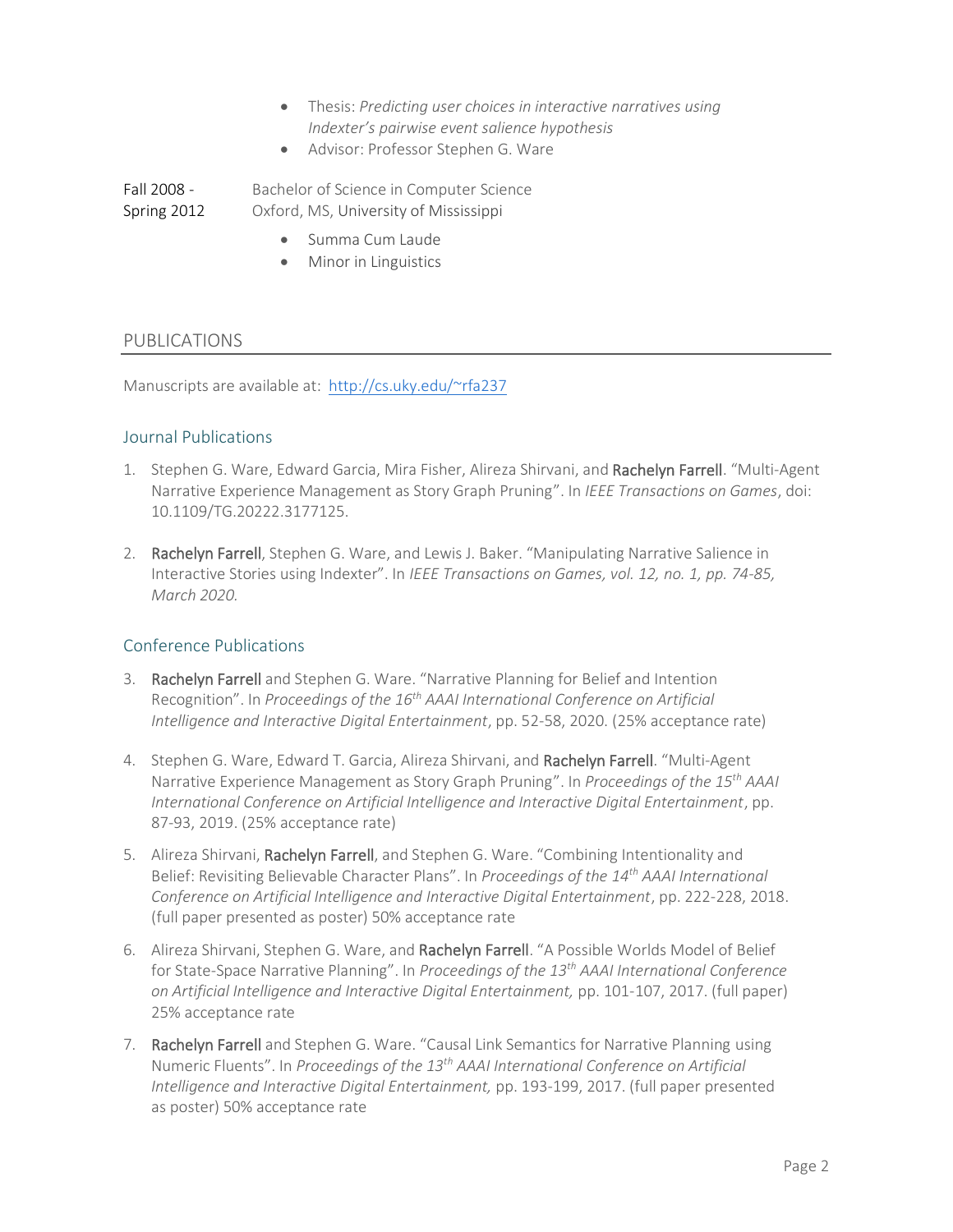- 8. Rachelyn Farrell and Stephen G. Ware. "Influencing User Choices in Interactive Narratives using Indexter's Pairwise Event Salience Hypothesis". In *Proceedings of the 13th International Conference on Artificial Intelligence and Interactive Digital Entertainment,* pp. 37-42, 2017. (full paper) 25% acceptance rate.
- 9. Rachelyn Farrell and Stephen G. Ware. "Predicting User Choices in Interactive Narratives using Indexter's Pairwise Event Salience Hypothesis". In *Proceedings of the 9 th International Conference on Interactive Digital Storytelling*, pp. 147-155, 2016. (full paper) 36% acceptance rate
- 10. Rachelyn Farrell, Scott Robertson, and Stephen G. Ware. "Asking Hypothetical Questions about Stories using QUEST". In *Proceedings of the 9th International Conference on Interactive Digital Storytelling,* pp. 136-146, 2016. (full paper) 36% acceptance rate
- 11. Rachelyn Farrell and Stephen G. Ware. "Fast and Diverse Narrative Planning through Novelty Pruning". In *Proceedings of the 12th International Conference on Artificial Intelligence and Interactive Digital Entertainment*, pp. 37-43, 2016. (full paper) 28% acceptance rate

## Symposium and Consortium Papers

12. Rachelyn Farrell. "Experience Management with Beliefs, Desires, and Intentions for Virtual Agents". In *Proceedings of the 14th AAAI International Conference on Artificial Intelligence and Interactive Digital Entertainment*, pp. 290-292, 2018. (doctoral consortium paper)

#### Demonstrations

13. Ben Samuel, Aaron Reed, Emily Short, Samantha Heck, Barrie Robison, Landon Wright, Terence Soule, Mike Treanor, Joshua McCoy, Anne Sullivan, Alireza Shirvani, Edward T. Garcia, Rachelyn Farrell, Stephen Ware, Katherine Compton. "Playable Experiences at AIIDE 2018". In *Proceedings of the 14th AAAI International Conference on Artificial Intelligence and Interactive Digital Entertainment*, pp. 275-280, 2018.

## PROFESSIONAL SERVICE

#### Conference Program Committee

- AIIDE 2021: 17<sup>th</sup> AAAI International Conference on Artificial Intelligence and Interactive Digital Entertainment, Virtual, October 2021 – Artifact Evaluation Track
- AIIDE 2020: 16<sup>th</sup> AAAI International Conference on Artificial Intelligence and Interactive Digital Entertainment, Virtual, October 2020 – Research Track
- FDG 2020: 15th International Conference on the Foundations of Digital Games, Malta, September 2020 – Game AI track
- ICIDS 2019: 12<sup>th</sup> International Conference on Interactive Digital Storytelling, Snowbird, UT, November 2019 – Technologies track
	- o Session Chair: *Authorship: Processes*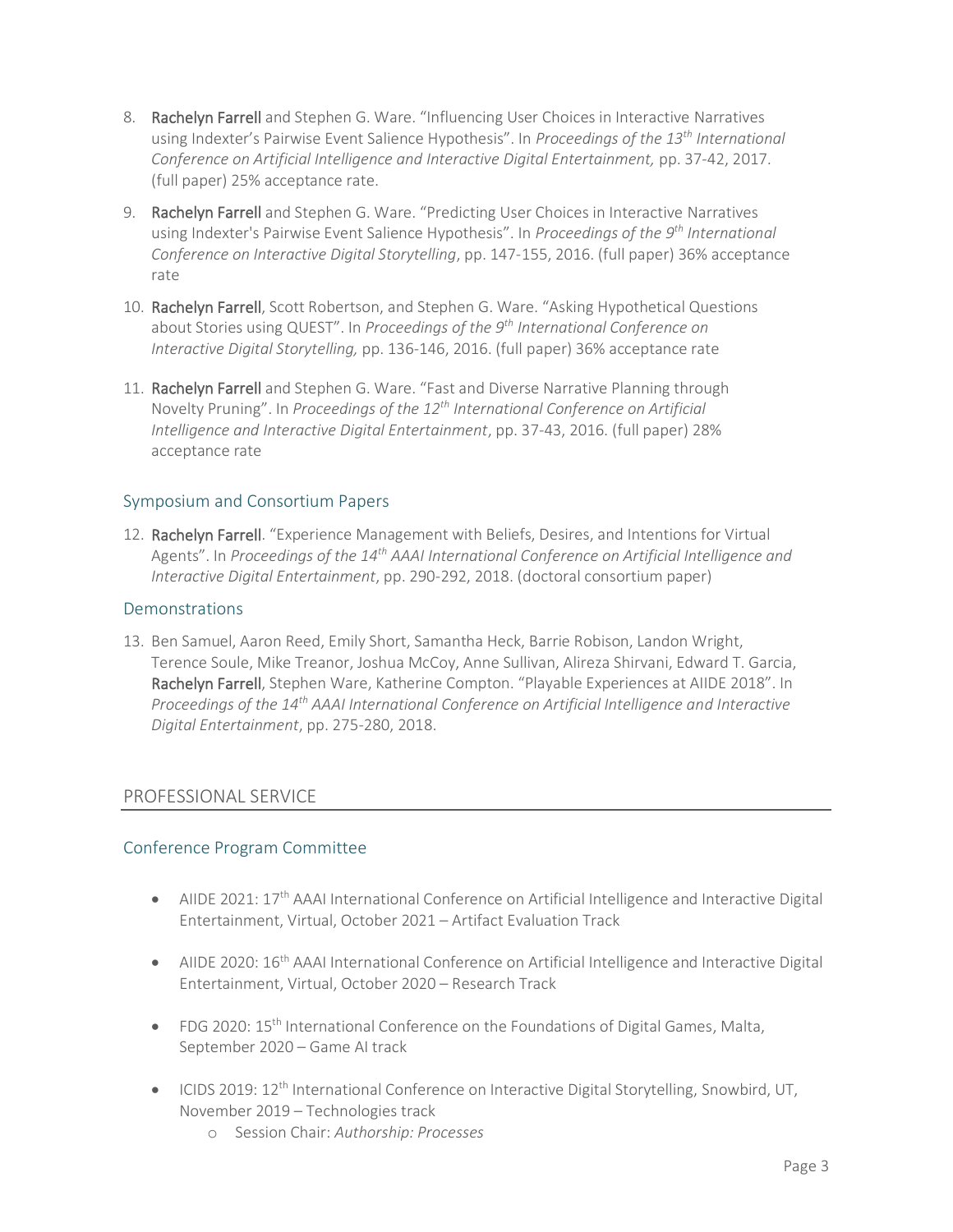# TEACHING EXPERIENCE

#### Lab Instructor

| Fall 2010,  | CSCI 112: Java Programming 2                         |
|-------------|------------------------------------------------------|
| Spring 2011 | University of Mississippi, Dept. of Computer Science |

#### Guest Lectures

| October 2019      | Play Schemas: Games as Narrative Play; as the Play of Simulation; and as<br>Social Play<br>CSCI 485: Intro to Game Development<br>University of Kentucky, Dept. of Computer Science |
|-------------------|-------------------------------------------------------------------------------------------------------------------------------------------------------------------------------------|
| September<br>2018 | Play Schemas: Games as the Play of Meaning<br>CSCI 4670/5670: Fundamentals of Game Development<br>University of New Orleans, Dept. of Computer Science                              |
| March 2016        | Lisp Programming<br>CSCI 4525/5525: Introduction to Artificial Intelligence<br>University of New Orleans, Dept. of Computer Science                                                 |
| January 2016      | Adversarial Search<br>CSCI 4525/5525: Introduction to Artificial Intelligence<br>University of New Orleans, Dept. of Computer Science                                               |

# AWARDS AND HONORS

| Spring 2021 | Thaddeus B. Curtz Memorial Scholarship<br>University of Kentucky                          |
|-------------|-------------------------------------------------------------------------------------------|
| Fall 2019   | Computer Science 50 <sup>th</sup> Anniversary 1-year Fellowship<br>University of Kentucky |
| Fall 2014   | Privateer Graduate Scholarship Award<br>University of New Orleans                         |
| Spring 2012 | Outstanding Computer and Information Science Senior Award<br>University of Mississippi    |
| Spring 2011 | Outstanding Computer and Information Science Junior Award<br>University of Mississippi    |
| Fall 2009   | Computer Science Fall 2009 SAP Scholarship Award<br>University of Mississippi             |
| Spring 2009 | Freshman Student Achievement Award<br>University of Mississippi                           |